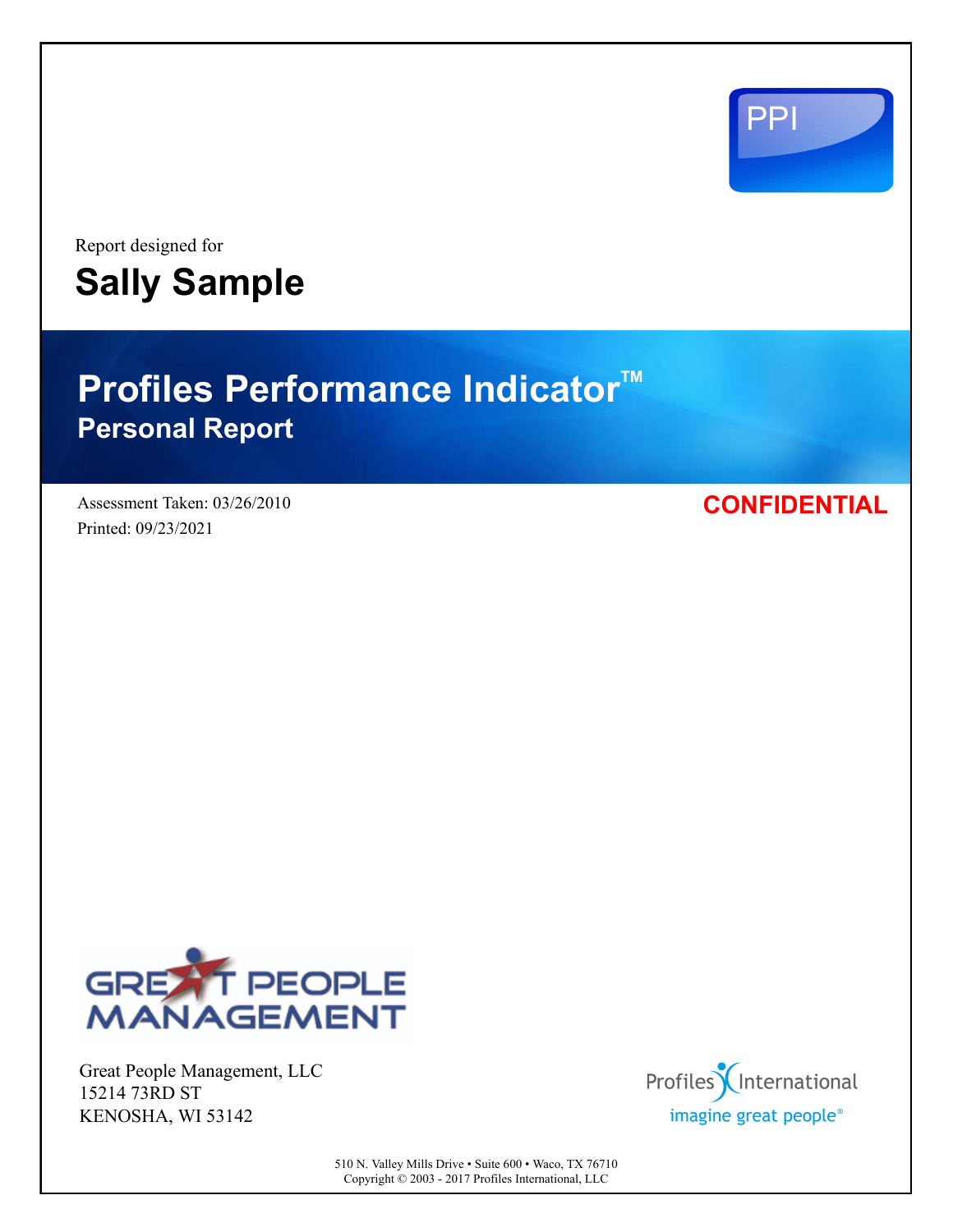## *A Message To Sally Sample*

*Behavioral science has proven that the most successful people are those who know themselves, including both their strengths and weaknesses.*

*The purpose of this report is to help you identify and make full use of your strengths, develop an awareness of any areas that could be limiting your effectiveness, and achieve greater success for yourself by utilizing this information.*

*This report provides you a foundation for self-improvement in very practical ways. The statements and suggestions reflect your unique responses.*

*Availing yourself to the information presented here will make your strengths stronger and help you avoid or overcome challenges that you might discover. This is another step on your road to self-improvement.*

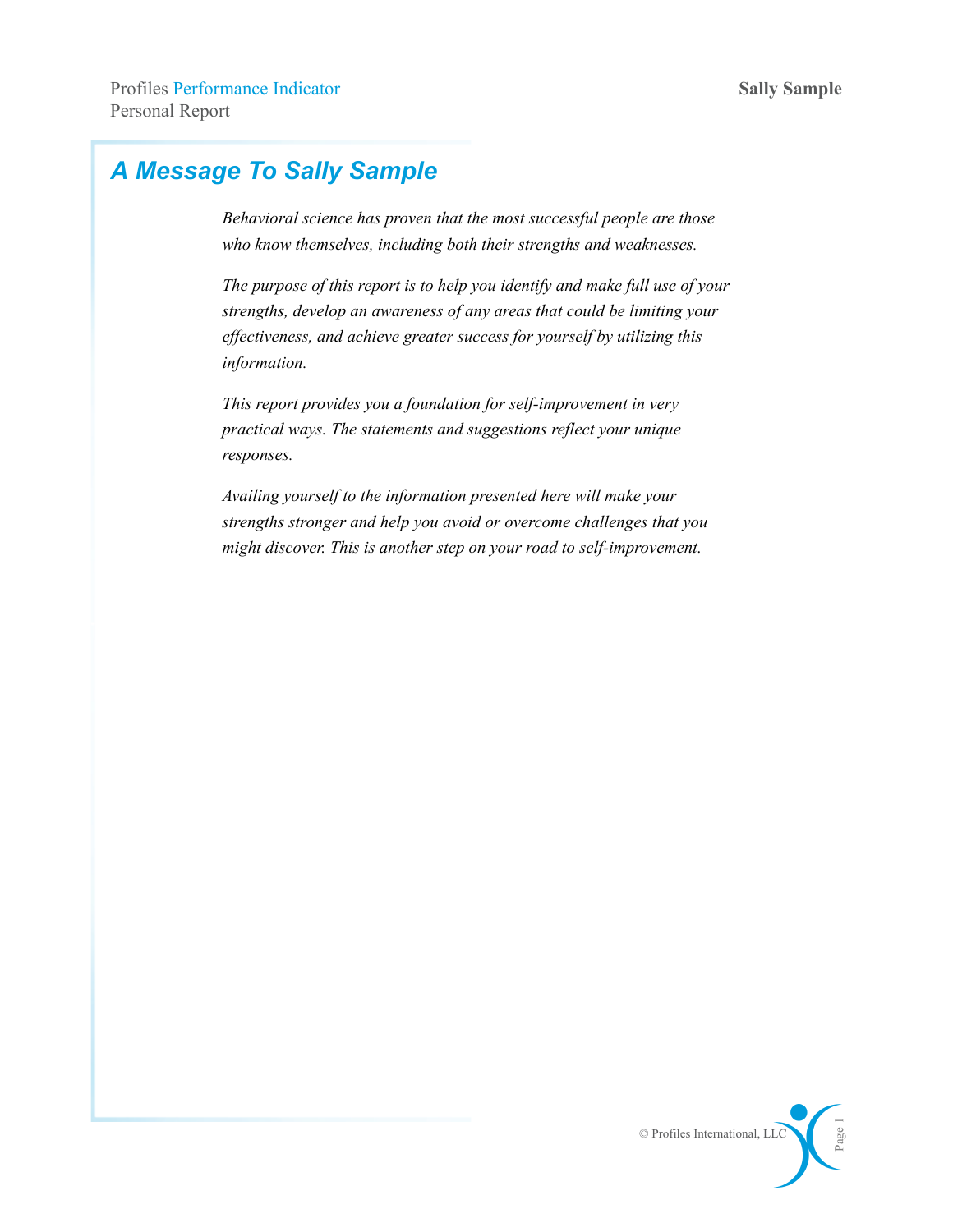## **Summary of Behavioral Indicators**

*This section of the report summarizes your typical behavioral tendencies with regard to six critical jobrelated components which are Productivity, Quality of Work, Initiative, Teamwork, Problem Solving, and Adapting to Change. This section also includes suggestions for improvement for each of these items.*

## **1 Productivity**

- You think job responsibilities should be well-defined so everyone knows what is expected of them.
- Typically, you take the time to plan ahead and organize your own work.
- Usually, you prefer a cooperative approach to performing the job.
- You do not enjoy work situations in which production goals are not clearly defined.

#### **Suggestions for improving your effectiveness:**

- Set time limits for routine or low priority tasks. Give yourself a set amount of time and stop working on a low priority task when that time is up. Come back to the task only if you can finish higher priority items first.
- Be on the lookout for opportunities to use and expand the skills you enjoy using the most. If you see a new project that fits these skills, ask to be assigned to it.
- Consider better management of time. Develop a process for completing tasks in a more efficient and timely manner.
- Avoid becoming bogged down in details, over-thinking decisions, or losing sight of critical deadlines and objectives.
- Examine each task for ways of accomplishing it more quickly and effectively. Start with the end-goal and look for the best way of getting there. Accept the fact that the most efficient path could be somewhat unconventional.

© Profiles International, LLC

Page 2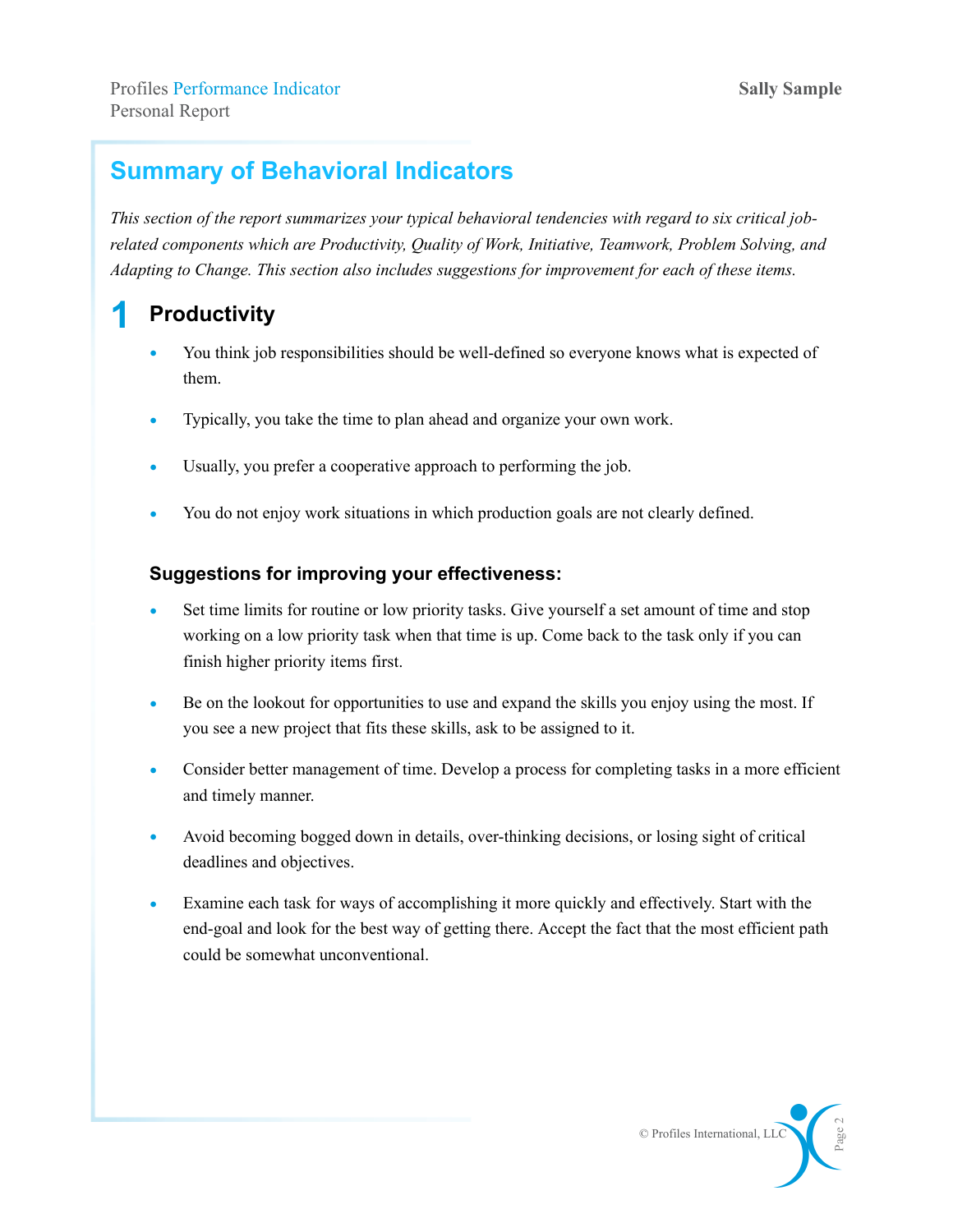## **2 Quality of Work**

- You prefer to receive specific, detailed instructions.
- You are inclined to demonstrate attentiveness with quality standards when these standards are supported by leadership.
- You might experience frustration when held accountable for quality results while having only limited control over those factors that directly impact quality.
- Performing with accuracy and effectiveness, you can be relied upon to handle details.

- Set regular quality checkpoints so that each piece of a project is checked sequentially for quality.
- Keep an awareness of the overall picture and project deadlines.
- Avoid becoming so guarded that you lose touch with your creativity.
- Develop a more realistic assessment of your practical limitations and those of others with whom you work and share responsibilities.

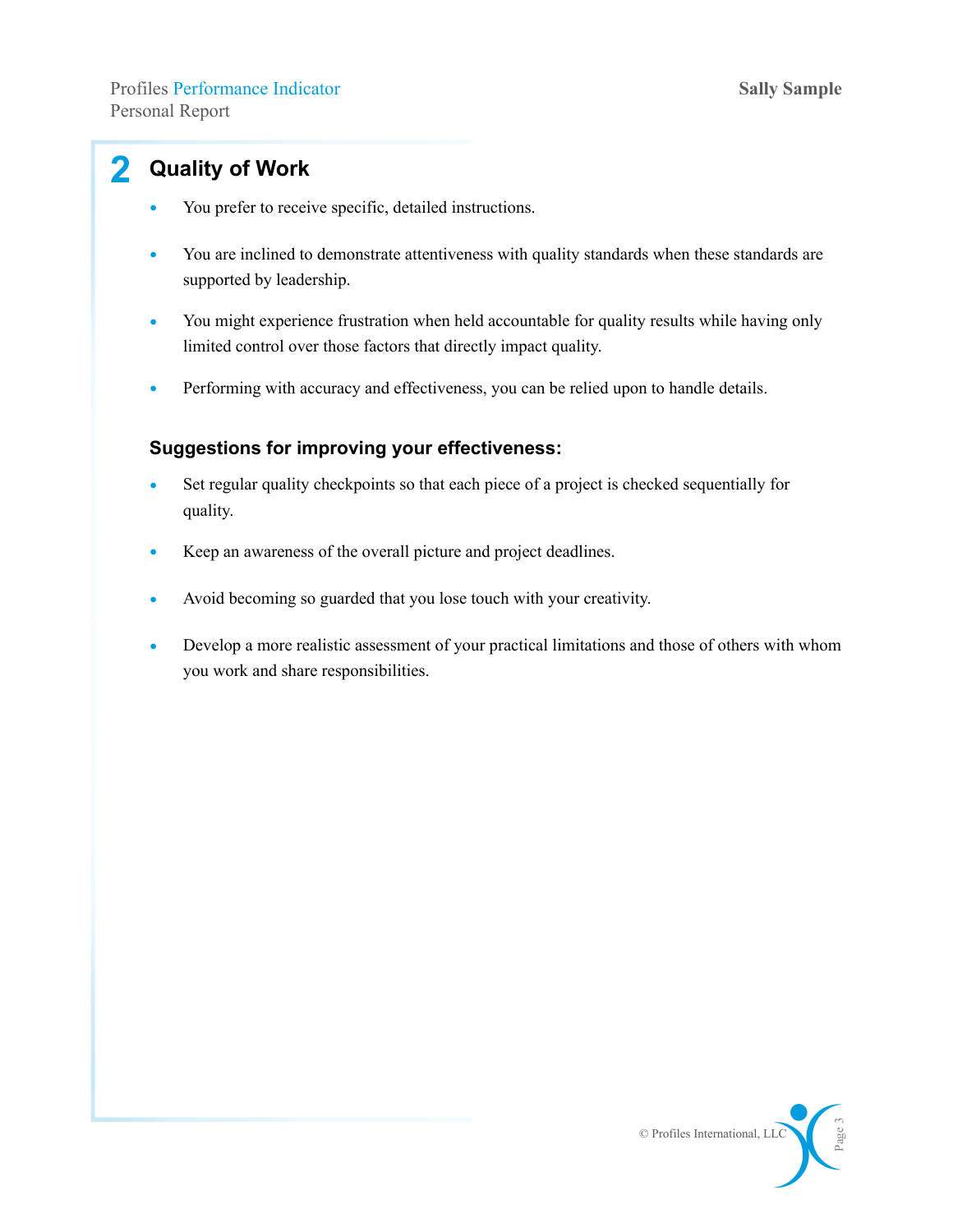### **3 Initiative**

- You will usually become well-informed before taking action.
- When approaching a task, you may seek out the support and consultation of others who are more knowledgeable, but you are confident with your grasp of the details of a situation.
- You will be very systematic and detail-oriented when working on a task or project.
- You have very high standards and expectations for yourself and may become frustrated when others do not live up to those standards.

- Risk new work approaches, strategies, and techniques.
- Open yourself to optional approaches other than your own more comfortable approach.
- Challenge the status quo more often. Take the initiative to be more independent.
- Be careful about becoming too reliant on conventional processes or having too high an opinion of past precedents.
- As you focus on a task, be careful that you do not lose sight of other realities, such as consistent productivity or critical deadlines.
- Develop the ability to move forward with a project while making some decisions and/or adjustments along the way.

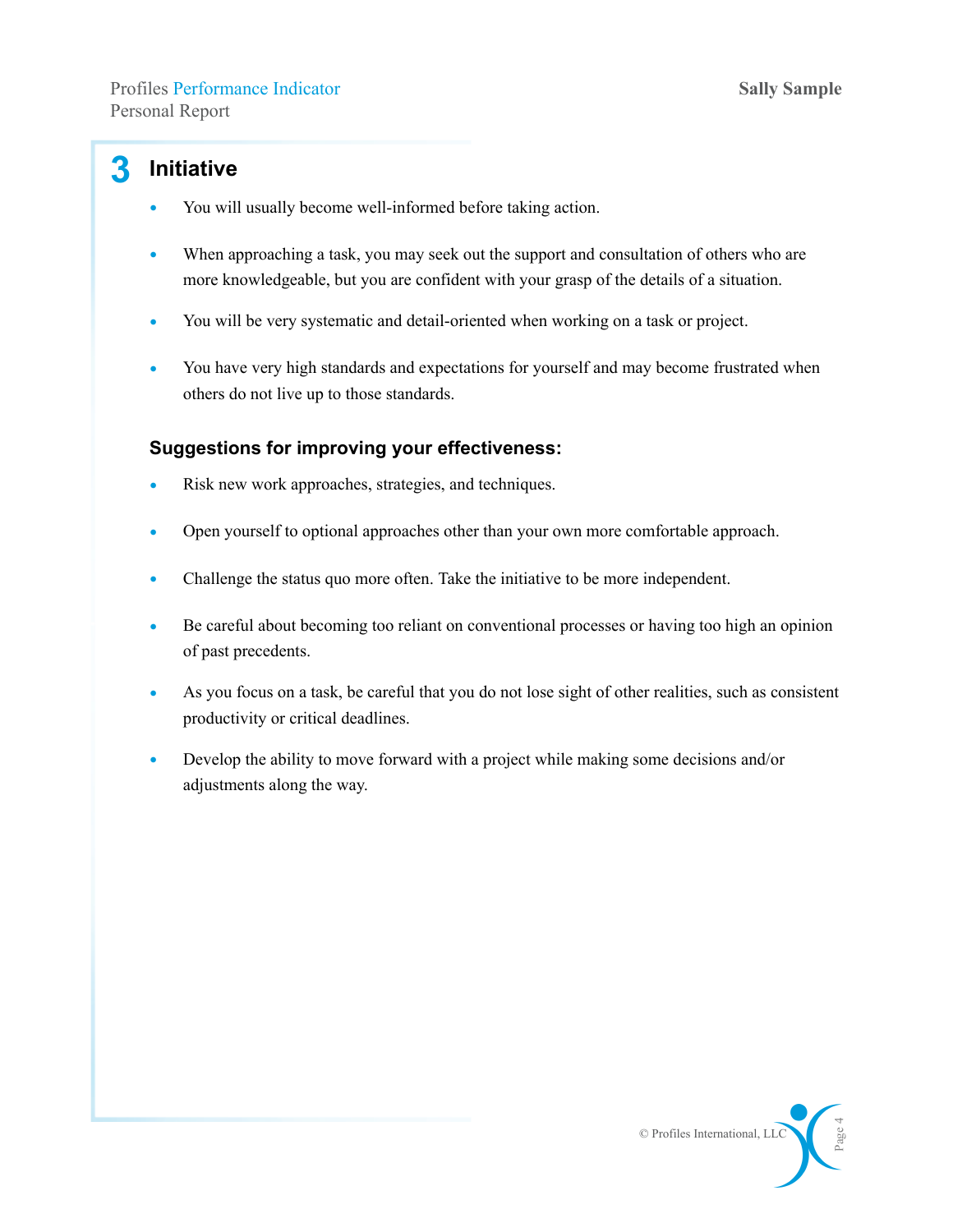#### **4 Teamwork**

- You typically avoid situations over which you have little control or in which you are required to accept undue risk.
- Most of your work is done behind the scenes where you will regularly consult with others who are more knowledgeable.
- You view teamwork as important for its own sake and not for any advantage that may come to you.
- You may be seen as a cooperative and supportive member of a group.

- You might improve team productivity by committing to a decision, then clearly communicating your reasoning to the team members.
- Assume an active role in a team by expressing your viewpoints directly and assertively.
- Learn to recognize that emotions can serve a purpose within a work unit. The important point is not to ignore or suppress them, but rather to recognize their impact on team performance, positive or negative.
- Try to accept and appreciate another person's style or approach to doing things. Look for mutual benefits in their solutions.

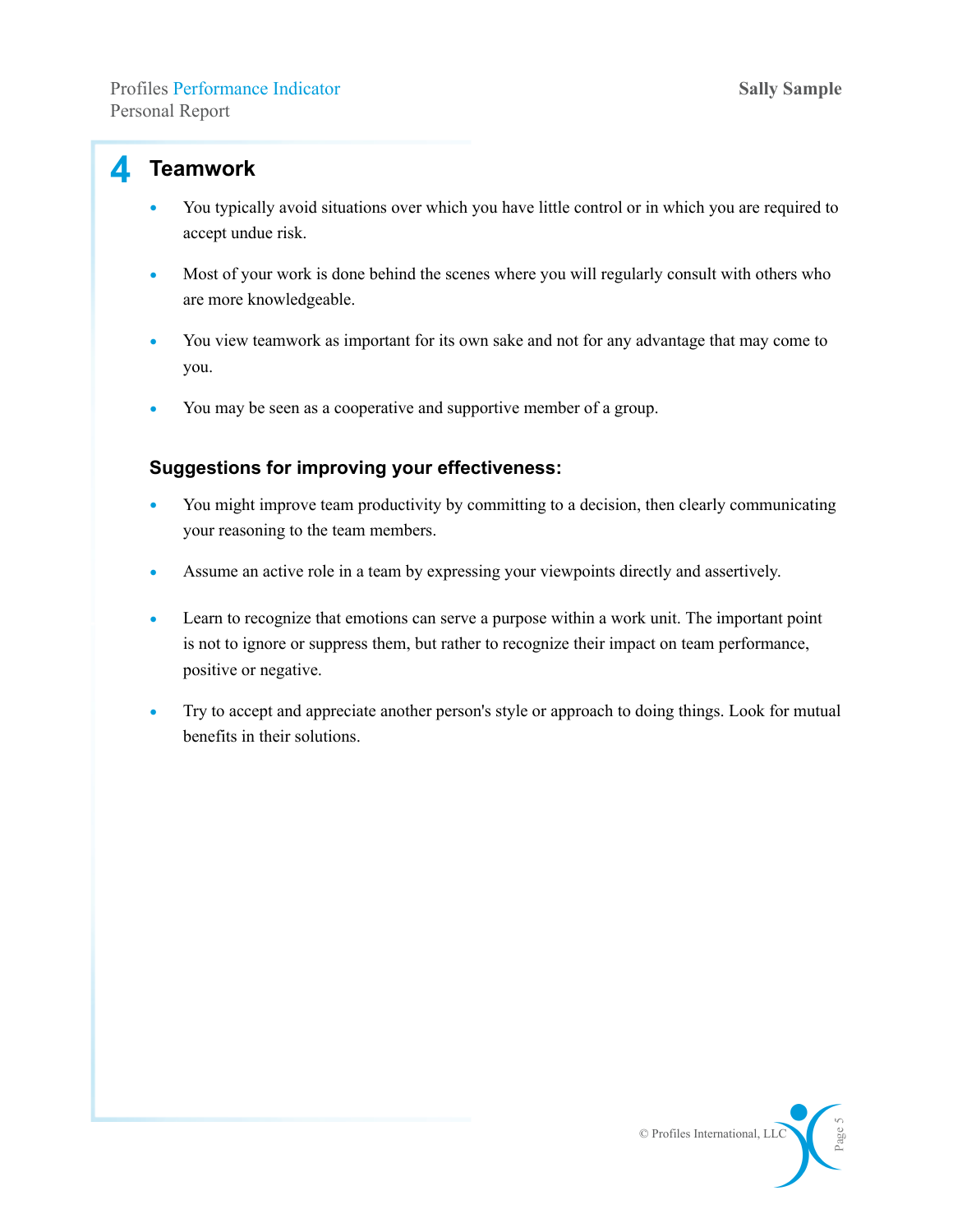## **5 Problem Solving**

- You appreciate a well thought out plan of action and encourage the collaboration and cooperation of others who can appreciate your need for understanding details.
- Your problem solving style may be seen as stable and consistent with an emphasis on being correct.
- You will maintain your determination to produce quality output in all situations.
- You will usually get the job done but may tend to ignore deadlines in the interest of maintaining quality control.

- Look for solutions that have a little flair to them. It is okay to draw some attention with an effective solution for a problem.
- Do not be afraid to take some risks in solving problems.
- Take the initiative to generate innovative ideas and solutions to problems.
- Avoid becoming so engrossed in a problem that you are unable to see its relevance to overlying issues.
- Try to reduce rigidity in your thinking, along with the need to be exactly right.

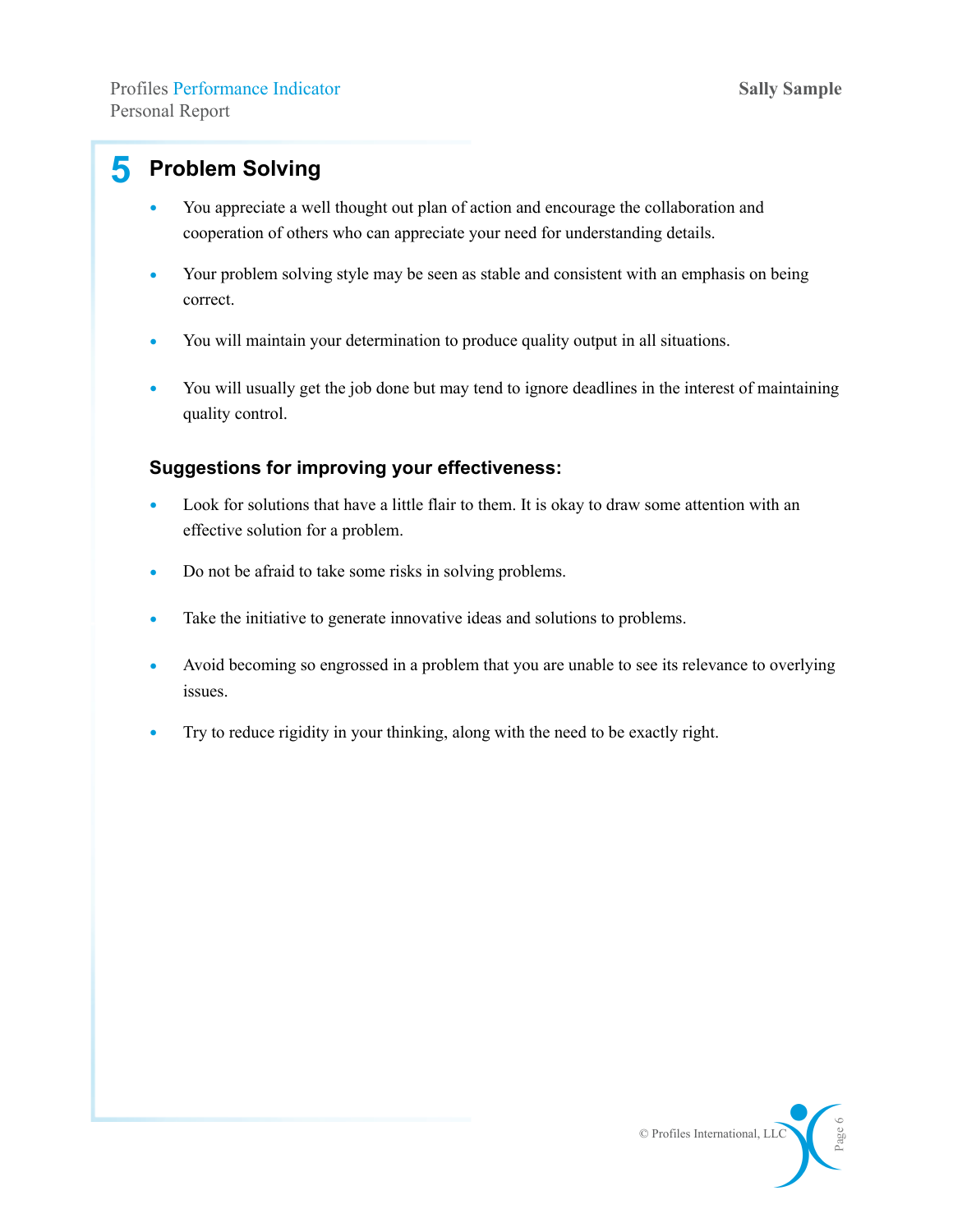## **6 Adapting to Change**

- You appreciate the opinions and traditions common to the group. If consensus determines the need for change and that change is well-organized, you are more likely to accept the change process.
- Your approach to change is practical; the necessity of a specific and conservative approach to change is important to you.
- Most instances of change may arouse your doubts and concerns, especially when they come suddenly and hastily.
- If you were to accept change, it would likely be when the planned change is initiated slowly, with minimal disruption to your routine, and is structured by procedures and guidelines.

- Your stress during a change process may be greater than usual, so demonstrate the calm and composure you usually express during more routine occasions, thereby enhancing your performance and effectiveness.
- Seek out the opportunity to recover your energy reserves; times of upheaval can be quite draining for you.
- Discuss your feelings about the change and how it affects the execution of your routine responsibilities.
- Seek out a facilitative and encouraging form of managerial support when changes significantly disrupt your routine.

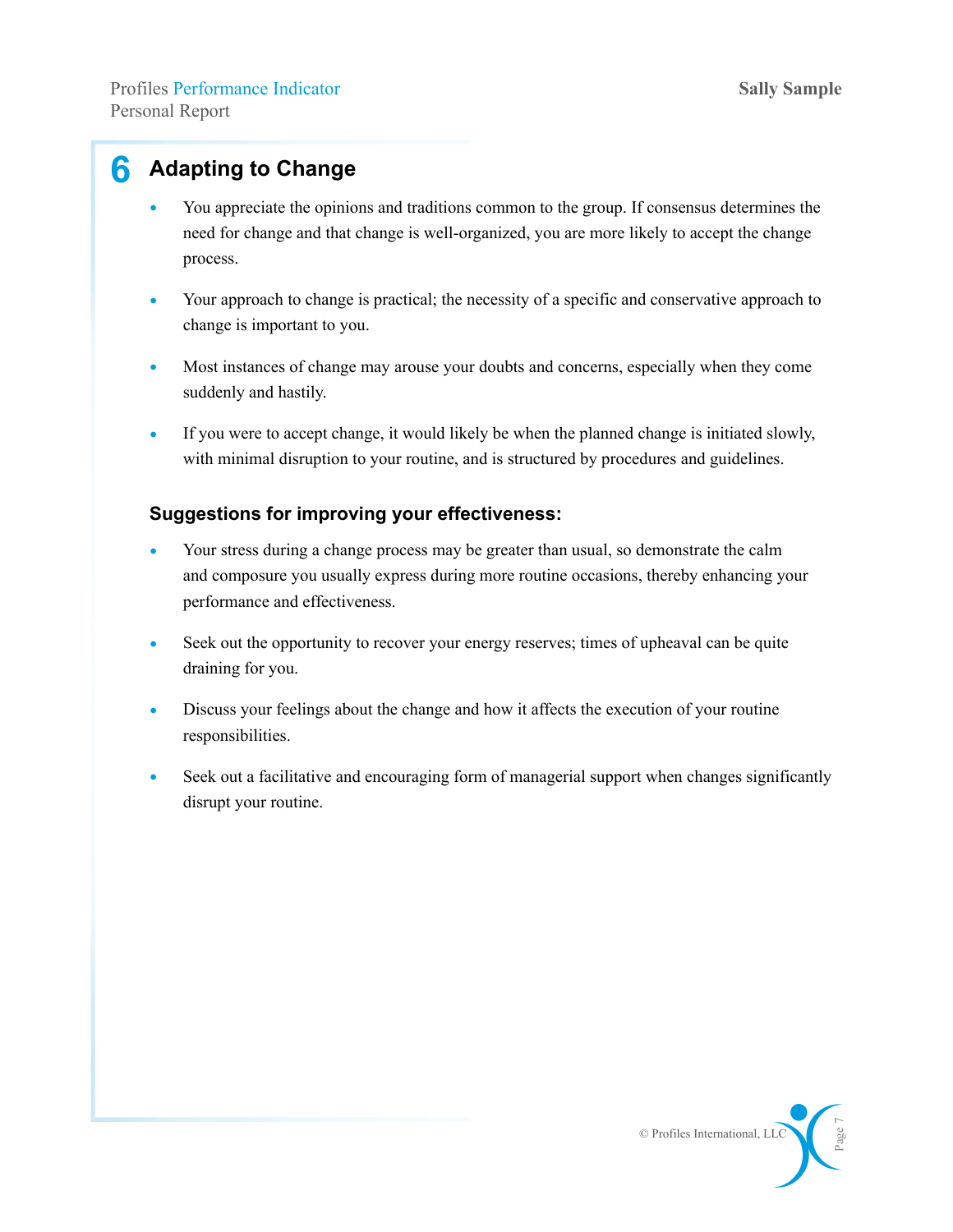## **How You Respond to Job-Related Stress, Frustration and/or Conflict**

This section describes how you may typically respond to stress, frustration and/or conflict in your job setting:

- You will seek cooperation from others.
- Maintaining your composure, you rarely overreact emotionally.
- Willing to accommodate others, you avoid interpersonal aggression.
- You weigh the pros and cons to see the trade-off in situations.
- You respond objectively and calmly to objections raised by others.

If, however, the level of stress, frustration and/or conflict becomes intense and/or continues over an extended period of time, you may have a tendency to:

- Become too indirect and not forceful enough.
- Wait for instructions before acting.
- Become too protective of others.
- Become focused upon the volume of detail you produce when documenting your position.
- Become too inflexible to provide appropriate concessions which would help solve a problem.